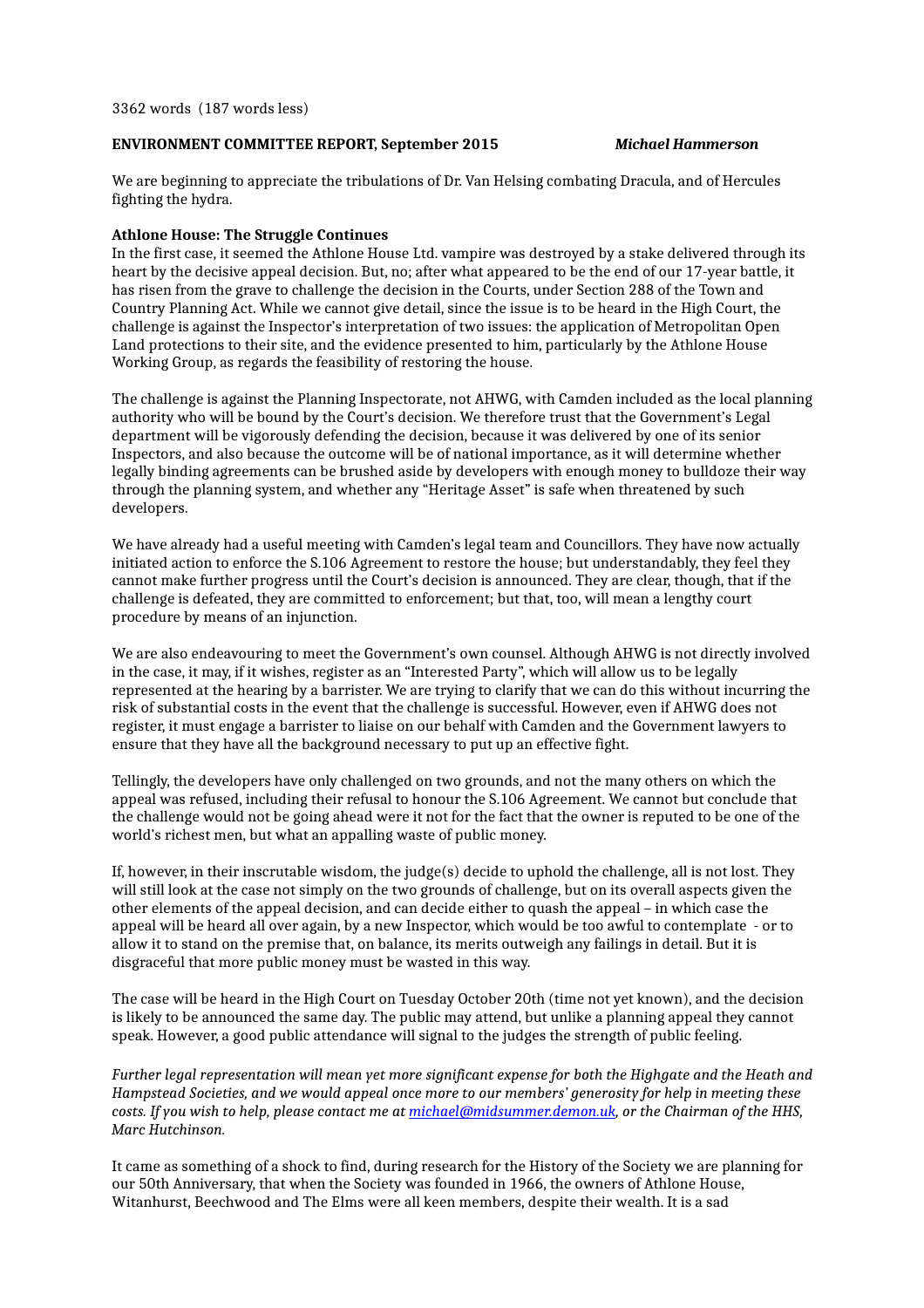commentary on modern society that the sense of *noblesse oblige* which these former owners felt, of being part of a community and taking care to integrate into it, has been replaced with an attitude of "Keep out, and we couldn't care less what happens to the rest of you, or what damage our works will do to the area."

# **The 'Bishops' Area**

Hercules and the Hydra? By this, I refer to the relentless avalanche of applications to demolish the fine earlier 20th century buildings for which the "Bishops" area of Highgate was included in the Conservation Area, and replace them with monstrous piles, with vast basements extending into the garden and frontages fortified with railings or high walls. Having at last taken on board our message that they have weakly allowed too many of these in the past and that our Conservation Area is, as a result, under major threat, Haringey have recently been refusing numbers of these applications, following our detailed objections - and some have even been dismissed on appeal; but every time one is slain, another appears, hydra-like. In the last quarter alone, we have had to oppose five developments in Sheldon Avenue (one refused, and in one case Haringey forgot to notify us of an appeal), four in Stormont Road and one each in Fitzroy Park and Hampstead Lane. Fortunately, many of the residents in these streets are now waking up to the threat to their environments and are working closely with us to oppose them.

What particularly annoys us – aside from the often execrable quality of design - is the dishonesty of some of these applications. Haringey's policies for the area specify that new buildings shall be no more than two storeys high, so the development is often described as: "New two-storey dwelling with accommodation in roof space and basement."

Fortunately Elspeth Clements' Planning Group has a strong team combining professional expertise with local knowledge, which means that our input into many of these applications is of great help to our overstretched local authorities in reaching their decisions.

There is much else to report, on scores of issues, but we can only report highlights (or lowlights). Let's begin with some good news.

# **54 North Hill: The Hornbeam**

The appeal decision on what our editors, in the last report, christened "The Heroic Hornbeam", was a welcome reprieve. Although the Inspector conceded that the tree may well be implicated in the subsidence problems of the 1890s house 50 feet away, he noted that its foundations were shallow and that the subsidence could have occurred regardless of the presence of trees. However, it is clear that what determined the outcome was our detailed evidence on the ecological and historical importance of the tree, lading the Inspector to conclude that it should not be cut down and that alternative means of addressing the subsidence should be sought.

# **Highgate Magistrates' Court Development: Construction Traffic**

Alarming news for residents in the Bishops Road and The Park areas, of which they may not be aware. We learn that the main entrance for construction traffic visiting the Highgate Magistrates' Court Development will be in Bishops Road, with the lorries accessing it from Archway Road. Since these will be too large to be able to return by the same route to Muswell Hill Road, Haringey have agreed – without consulting affected residents that the *the main exit route for construction vehicles – including articulated lorries leaving the site will be via Bishops Road, The Park and the lower end of Southwood Lane*. This will undoubtedly cause major disturbance to residents for the two-year construction programme. If you think you will be badly affected and should have been consulted, ask one of your Ward Councillors to take it up urgently with the Haringey Planners.

# **Islington's Controlled Parking Zone Bordering Highgate**

There are concerns about the extension of hours in the CPZ in Islington bordering Highgate, which is proposed to become 24-hour in the roads off Highgate Hill. This, it is claimed, is necessary because of the proposed abolition of the Archway Gyratory system, though it is unclear why it should increase parking pressure. This could displace daytime car parking to Highgate, where parking controls only operate from 10-12, and we have registered our concerns with the Better Archway Forum.

#### **Haringey's 20 mph zones**

On consultation - it was only last year that Haringey consulted borough-wide on whether to make the whole Borough a 20 mph zone. The result was a majority against, with people making it clear that they only wanted 20 mph zones in residential streets which requested them. Yet suddenly a ridiculous number of "20" signs have appeared across the area, and we learn that Haringey are introducing a 20 mph limit on all residential roads. Ambrose Bierce, in his brilliant 1911 "Devil's Dictionary", defined "consult" as "To seek approval of a course of action which has already been decided upon", and experience shows repeatedly that nothing has changed in a century. North Hill is defined as residential; yet the Archway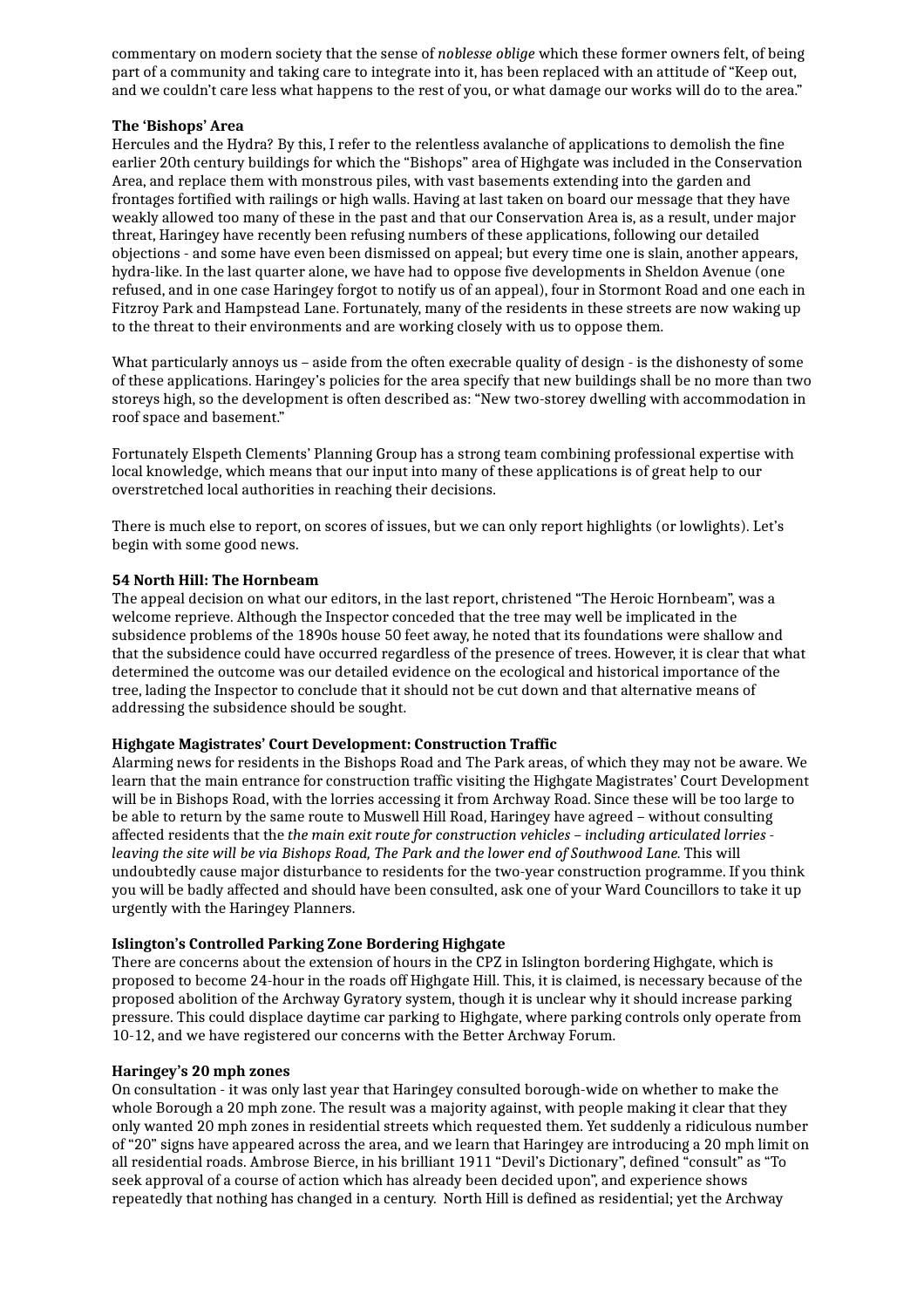Road, with as many, or more, flats and houses, is not, and its residents are worried that the limit on North Hill, a major through route (on which I happen to live), will divert much through traffic onto their already congested and polluted road. Haringey assert that the proliferation of signage is in accordance with "regulations", but the regulations they quote appear to be gobbledeygook and not necessarily applicable in this case, and we are continuing to query what we consider a massive waste of public money, when all that is needed is one sign at the entry to the zone.

# **Proposed Traffic and Transport Group**

On the subject of roads, the Society for some time has had no dedicated Traffic and Transport Groupto study traffic and public transport issues affecting the area. If any members with an interest and some expertise in the subject would be interested in forming a group to work with the Planning Group when traffic issues arise, please contact us.

# **Richardsons Site: Archway and Causton Roads**

Gail Walden reports that: The site of Richardsons, the old family furniture business in Archway Road, and the small business premises in a courtyard behind, has been sold to a developer. Their proposals were presented at a Development Management Forum arranged by Haringey, to the Highgate Neighbourhood Forum and to the Highgate Society, and an application has now been submitted. It is clear that the community is very concerned about the loss of space for small businesses, and made this very clear to Haringey's Planners. The developer proposes to keep the facades to Archway Road; convert the flats which are in multiple occupation (HMOs) into self- contained accommodation; and build housing on the Causton Road frontage, replacing a light industrial unit. The main ground floor and basement would be a supermarket, probably a Co-op (for which no Change of Use permission would be required), and either a gym, or offices for a professional firm. Concerns were voiced about impact of deliveries/waste collection on safety and parking in Causton Road; loss of small and medium sized premises; and people in HMOs losing their homes after living there for up to 35 years. In its Economic Activity section, the draft Neighbourhood Plan observes that the London Plan anticipates a significant level of employment growth to 2026, requiring a high level of additional employment land, and that existing units in Aylmer Parade, Archway Road and Highgate Village, are vital in ensuring a sufficient supply of workshops and small business units.

# **Listed Telephone Box Decommissioned**

The carefully-restored, Listed Telephone Box outside 3 Highgate High Street has been decommissioned by BT, without any consultation, and sold to a Charity (which we cannot find on the Charity Commission website) which purports to support homeless people in Brighton, and have applied for permission to convert it into an illuminated LED advertising medium. We have sent a long and detailed objection to Camden, including:

- It is long-standing policy that there should be no internally-illuminated advertisements in the Highgate Conservation Area;

- The box is in a highly visible location at the southern gateway to Highgate Village. There are no other advertisements in the public realm anywhere in the High Street; this would undermine that policy, set a dangerous precedent and give the village a tawdry appearance.

- National legislation requires that new uses for heritage assets be consistent with their conservation and make a positive contribution to local character and distinctiveness, unless it can be demonstrated that the public benefits outweigh the harm caused; clearly this does none of them.

- the illuminated advertisements would be distracting for drivers, so close to the road.

- No consideration has been given to the impact of the proposal on the Conservation Area, as required.

- The aim is claimed as to "redefine [the box's] usage to suit modern-day needs." Their proposal meets no local need.

- They try to justify the proposal by stating that other boxes have been converted into ice-cream and coffee sales points, art galleries and libraries. We would like to see it as a tourism information point – but to use this excuse to justify its use for advertising is spurious.

- There has been no local consultation by the applicants to seek views as to what would provide the best "public benefit" to suit local circumstances.

- They have also not demonstrated that there is no demand for the telephone.

# **3 Francis Place, Parkland Walk**

Many years ago, Haringey sold this plot of land with a Victorian cottage, alongside the Parkland Walk. Since the site is only accessible from the Parkland Walk, Haringey imposed covenants banning the use of vehicles to access it, and the digging or extraction of any subsoil. Recently, the owners applied for permission to extend it and build a large basement. This may not in itself have been of great concern, but it appears that Haringey forgot their own covenant and granted permission. Now the details of the construction programme, involving heavy construction vehicles accessing the site for several months along the Parkland Walk, are up for permission. The Friends of the Parkland Walk are understandably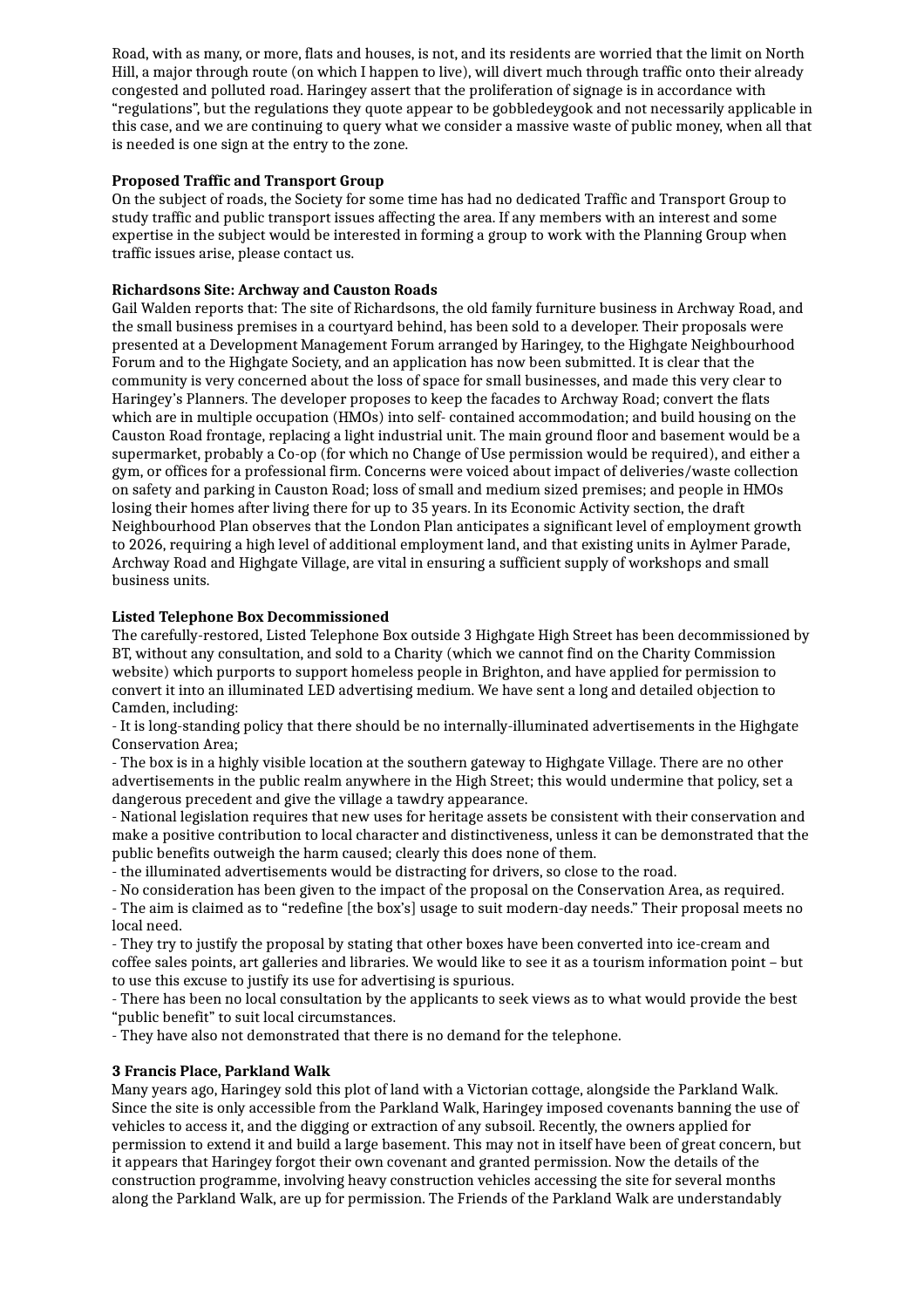angry about this, and have launched an on-line petition against granting permission for lorries to use the Walk, which you are welcome to sign on

http://www.parkland-walk.org.uk/francis-place.html . The Society has registered its own strong objection.

### **The Winchester Pub, Archway Road**

There is currently great concern about the future of The Winchester Pub in Archway Road. Having assured the community that the pub will be retained, the developers have put in a new application which will, many fear, threaten its future. The proposal is to convert the rear part of the pub to flats, leaving a much smaller unit for the pub itself, and also damaging the historic interior. The developer claims that the pub is currently too big to be viable, and there is great concern that Haringey seem willing to accept this without proper scrutiny. They also argue that any further delay in determining their application will cause further delay in reopening the pub - but if the result, as many believe, will be the eventual demise of the pub, that is no bad thing.

The viability argument surely does not hold water? The Woodman is a prime example; it is probably three times the size, including the garden, but it is immensely busy and popular. In addition, there is little competition, the Winchester being the only one between Archway Gyratory and the Woodman, and the Village and Crouch End, so it serves a huge hinterland. As far as local people are concerned, the motive is little more than the developer wishing to make more money by cramming two more flats onto the site. A little research shows that this is happening elsewhere, with developers reducing the size of pubs to squeeze in more flats. The Golden Lion in Camden has just won an appeal to stop a reduction in its size, and we understand that a similar application has recently been made for the Admiral Mann in Camden, which is being vigorously opposed by locals. We have asked to see the developers' viability statement, but if this happens at all, it will presumably be so heavily redacted, on the spurious grounds of "commercial confidentiality", that it will be valueless.

There must also be the worry that, with flats backing onto the pub, however well they may be soundproofed, there are likely to be continual complaints about noise which could eventually result in closure. There is also the concern that reduced pub spaces become unviable, and that this is the only first step by the developer to convert the entire space into flats, or to bring in a higher paying tenant such as a supermarket – we understand that pubs are being targeted by Tesco and Sainsburys Locals.

It is clearly essential that the Winchester should be designated as a Community Asset under the Localism Act, and the Society, working with the local community, has now submitted an application for designation to Haringey; we expect a decision in October.

#### **St Luke's, Woodside Avenue: Attempt to Vary the Planning Permission**

Local people are also opposing the application to vary the planning permission at St. Luke's, Woodside Avenue to allow a number of the units specifically allocated for accommodation for the over-55s to be changed to normal (and, presumably more valuable) family homes. There is widespread feeling that this was the basis on which the scheme was approved, and that such a change is unacceptable, and the Society has been asked to add its voice to the objections.

Despite the fact that we have a large and experienced team in our Planning Group, the level of pressure under which we find ourselves is evidenced by the fact that there were 114 items on its last agenda. Many of these are planning applications for smaller proposals, and work to trees. The majority prove to be unobjectionable (and can sometimes even be improvements!), but it is still necessary to study all of them, and as we need to look at 500 or more a year in Haringey, and up to 200 in Camden, the workload is still immense. We therefore welcome help from any members who are interested in becoming more involved with our work.

#### **General Planning Practice**

The Government's assault on the Planning System and our historic heritage, on the spurious ground that it is "holding back the economy", continues unabated and renders the Government's much-vaunted "Localism" agenda even more meaningless as communities' ability to have meaningful input into what happens in their areas continues to be eroded. The disastrous policy of allowing offices to be converted to housing, without the need for planning permission or an element of affordable housing or even a contribution towards the resultant infrastructure costs, is to be made permanent, though a combination of local authorities and other organisations is fighting this vigorously, as they are the proposals to oblige Housing Associations to sell off their properties to tenants. Foreign investment demand continues to drive house prices upwards, particularly in areas like Highgate, and while the Government blame the planning system for failing to deliver the housing needed, they fail to address fundamental issues: 70% of all new housing in inner, and up to 60% in some parts of outer, London are being built for the overseas investment